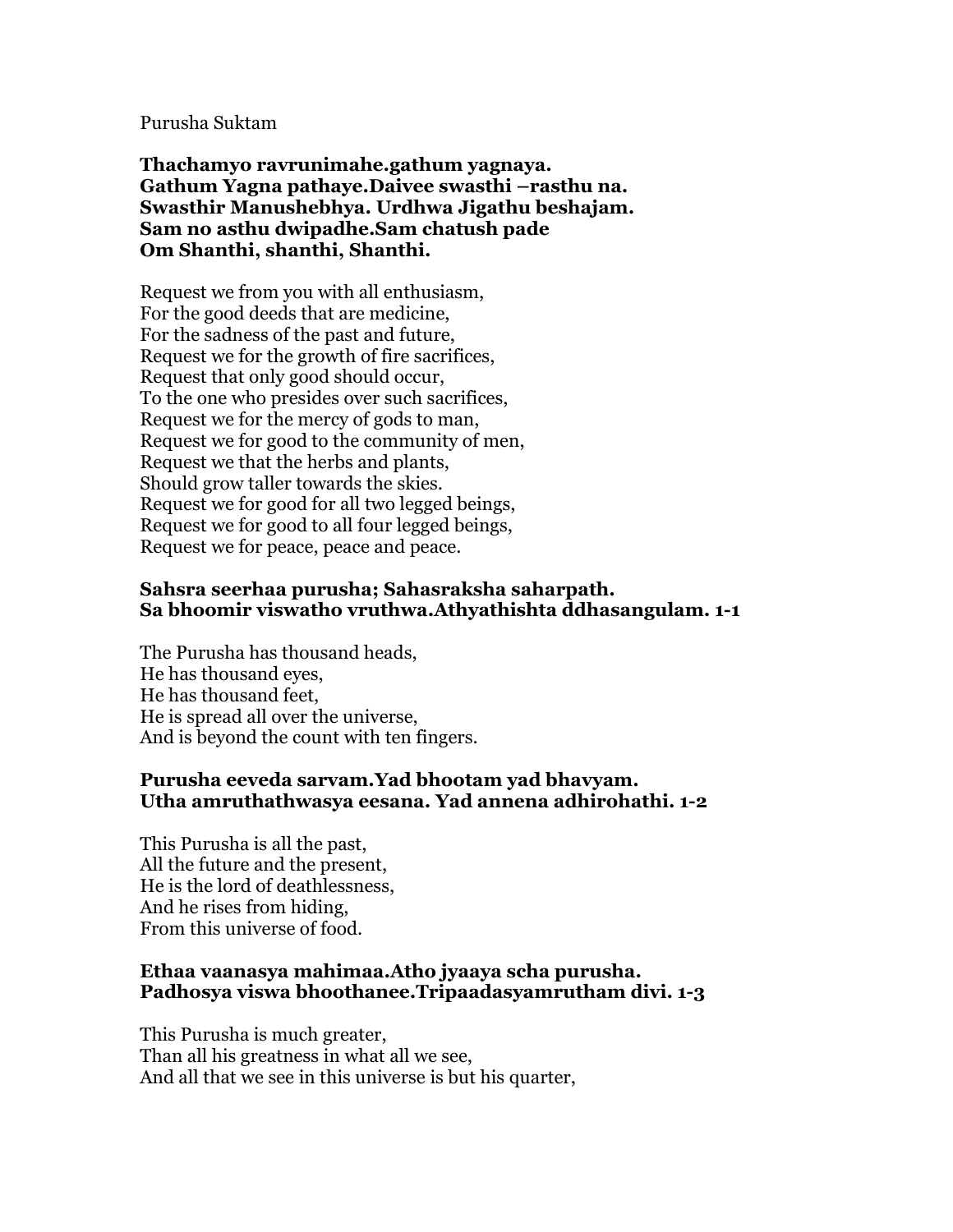And the rest three quarters which is beyond destruction, Is safely in the worlds beyond.

### Tri paddurdhwa udaith prurusha. Padhosye habha vaath puna. Thatho vishvangvyakramath.Sasanana sane abhi. 1-4

Above this world is three quarters of Purusha, But the quarter, which is in this world, Appears again and again, And from that is born the beings that take food, And those inanimate ones that don't take food. And all these appeared for every one of us to see.

# Tasmath virad jayatha. Virajo agni purusha. Sa jatho athya richyatha. Paschad bhoomi madho pura. 1-5

From that Purusha was born, The scintillating, ever shining universe, And from that was born the Purusha called Brahma, And he spread himself everywhere,

And created the earth and then, The bodies of all beings.

### Yat purushena havishaa. Devaa yagna mathanvath. Vasantho asyaasee dhajyam. Greeshma idhma saraddhavi. 1-6

The spring was the ghee, The summer was the holy wooden sticks, And the winter the sacrificial offering, Used or the sacrifice conducted by Devas through thought, In which they also sacrificed the ever-shining Purusha.

### Sapthaasyasan paridhaya. Thri saptha samidha Krutha. Devaa yad yagnam thanvaana. Abhadhnan purusham pasum. 1-7

Seven meters were its boundaries, Twenty one principles were holy wooden sticks, And Devas carried out the sacrifice, And Brahma was made as the sacrificial cow.

### Tham yagnam barhisi prokshan. Purusham Jaatham agradha. Thena deva ayajantha. Saadhya rushayasch ye. 1-8

Sprinkled they the Purusha, Who was born first, On that sacrificial fire.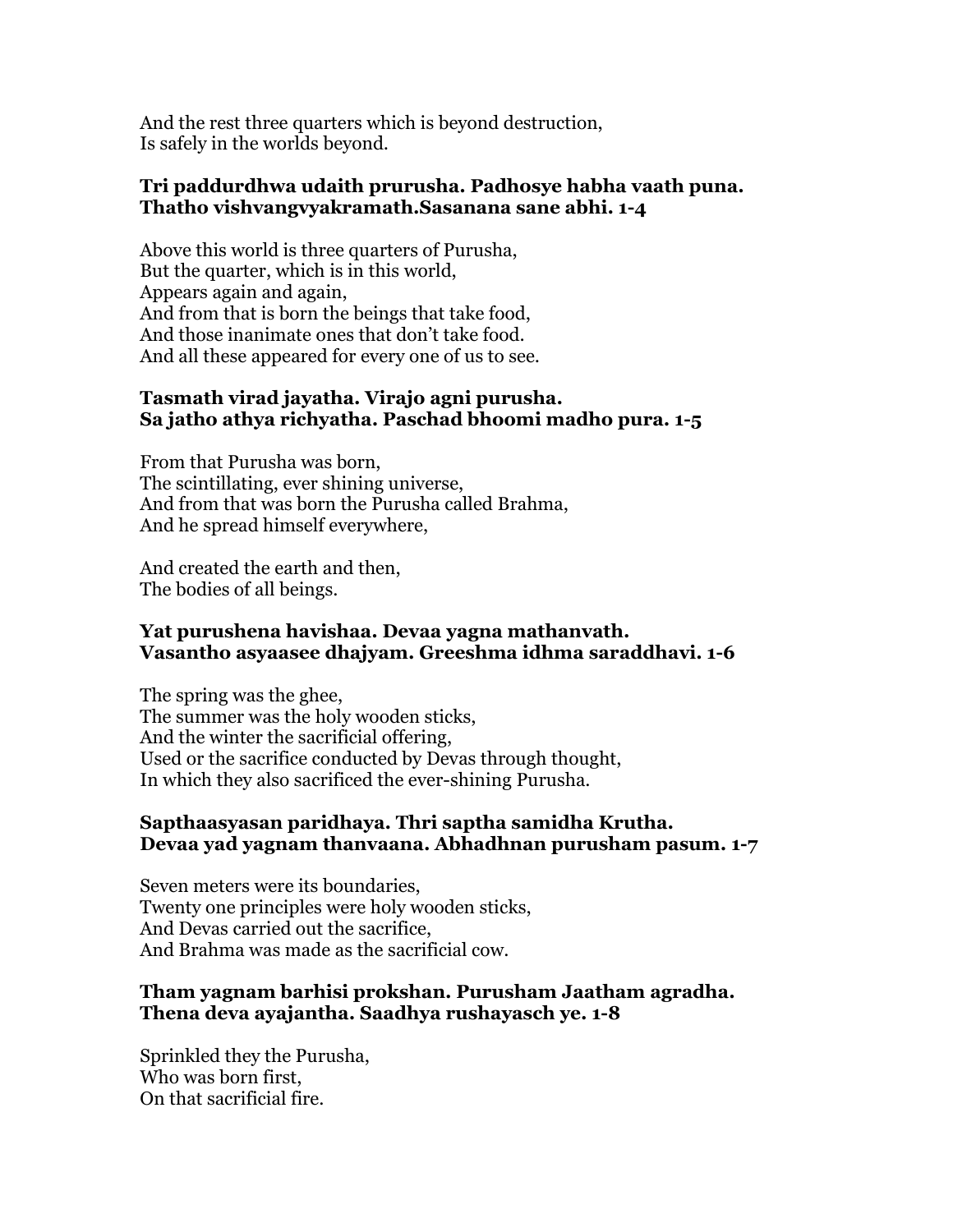And the sacrifice was conducted further, By the Devas called Sadyas, And the sages who were there.

### Tasmad yagnath sarva hutha. Sam brutham prushad ajyam. Pasus tha aschakre vayavyaan. Aaranyaan graamyascha ye. 1-9

From this sacrifice called "All embracing". Curd and Ghee came out, Animals meant for fire sacrifice were born, Birds that travel in air were born, Beasts of the forest were born, And also born were those that live in villages

### Tasmad yagnath sarva hutha.Rucha saamanee jagniree. Chanadaa si jagnire tasmath.Yajus tasmad jaayatha. 1-10

From this sacrifice called "All embracing"' The chants of Rig Veda were born, The chants of Sama Veda were born, And from that the well-known meters were born, And from that Yajur Veda was born.

# Tasmad aswaa ajaayantha. Ye ke chobhaya tha tha. Gavooha janjire tasmath. Tasmad gnatha ajavaya. 1-11

From that the horses came out, From that came out animals with one row of teeth, From that came out cows with two rows of teeth, And from that that came out sheep and goats.

# Yad purusha vyadhadhu.Kathidhaa vyakalpayan. Mukham kimsya koo bahu. Kaavuruu pada a uchyathe. 1-12

When the Purusha was made By their thought process by the Devas, How did they make his limbs? How was his face made? Who were made as His hands? Who were made as his thighs and feet?

### Brahmanasya Mukham aseed.Bahu rajanya krutha. Ooru tadasys yad vaisya.Padbhyo sudro aajayatha. 1-13

His face became Brahmins\*, His hands were made as Kshatriyas\*,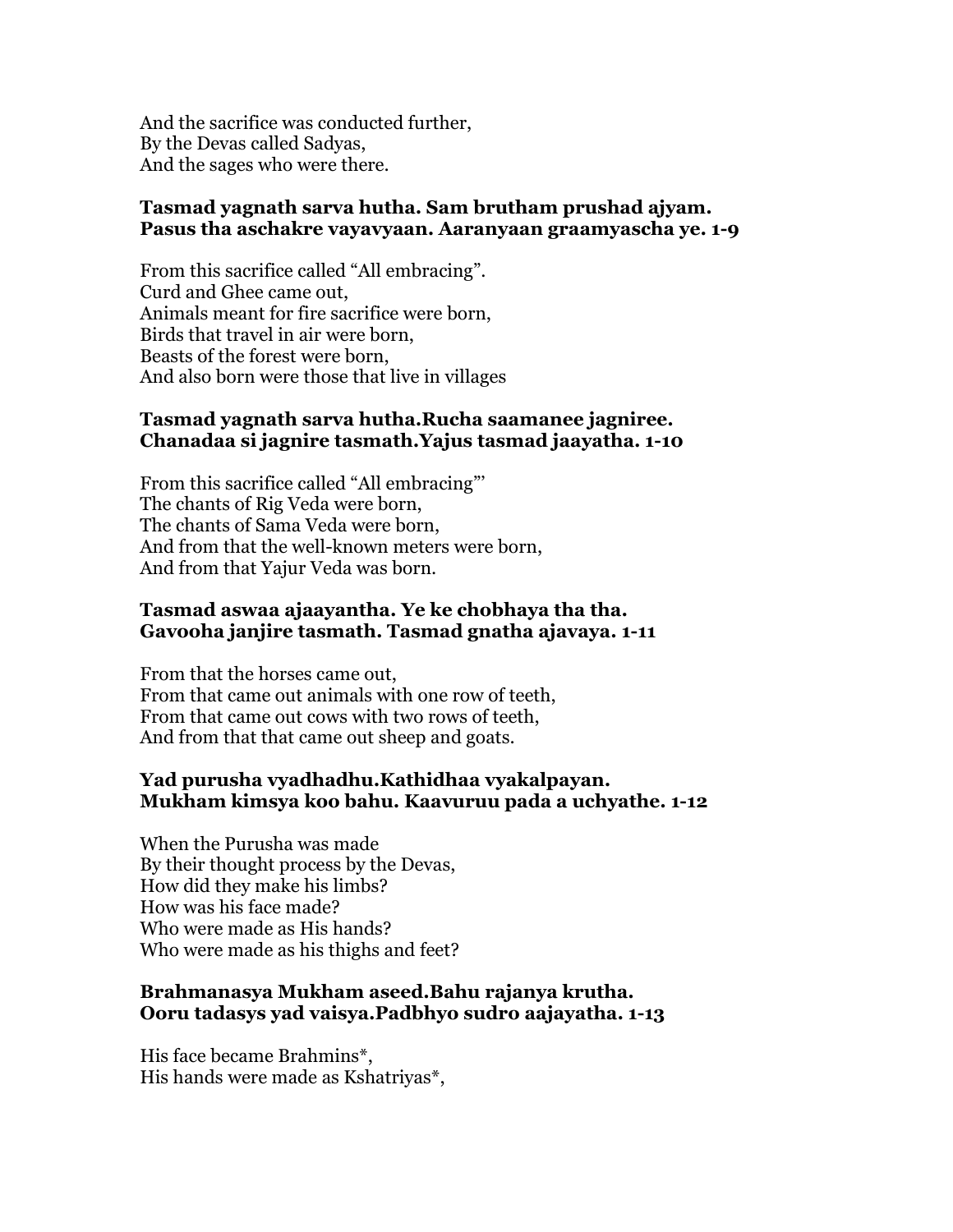His thighs became Vaisyas\*, And from his feet were born the Shudras\*.

### Chandrama manaso Jatha.Chaksho surya Ajayatha. Mukhad Indras cha Agnis cha.Pranad Vayua aajayatha. 1-14

From his mind was born the moon, From his eyes was born the sun, From his face was born Indra and Agni, And from his soul was born the air.

# Nabhya aseed anthareeksham.seershno dhou samavarthatha. Padbyam Bhoomi,, disaa srothrath.Tadha lokaa akampayan. 1-15

From his belly button was born the sky, From his head was born the heavens, From his feet was born the earth, From his ears was born the directions, And thus was made all the worlds, Just by his holy wish.

# Vedahametham purusham mahantham.Adhitya varna thamasathu pare,

# Sarvani roopani vichinthya dheera. Namaani kruthwa abhivadan yadasthe. 1-16

I know that heroic Purusha, who is famous, Who shines like a sun, And who is beyond darkness, Who created all forms, Who named all of them, And who rules over them.

### Dhaatha purasthad yamudhajahara.sacra pravidhaan pradhisascha thathra. Thamevam vidwaan anu mrutha iha bavathi. Naanya pandha ayanaaya vidhyathe. 1-17

The learned one who knows that Purusha Whom the creator, considered as one before Him, And whom the Indra understood in all directions, Would attain salvation even in this birth, And there is no need for him to search for any other path.

# Yagnena yagnam aya jantha devaa. Thaani dharmani pradhamanyasan.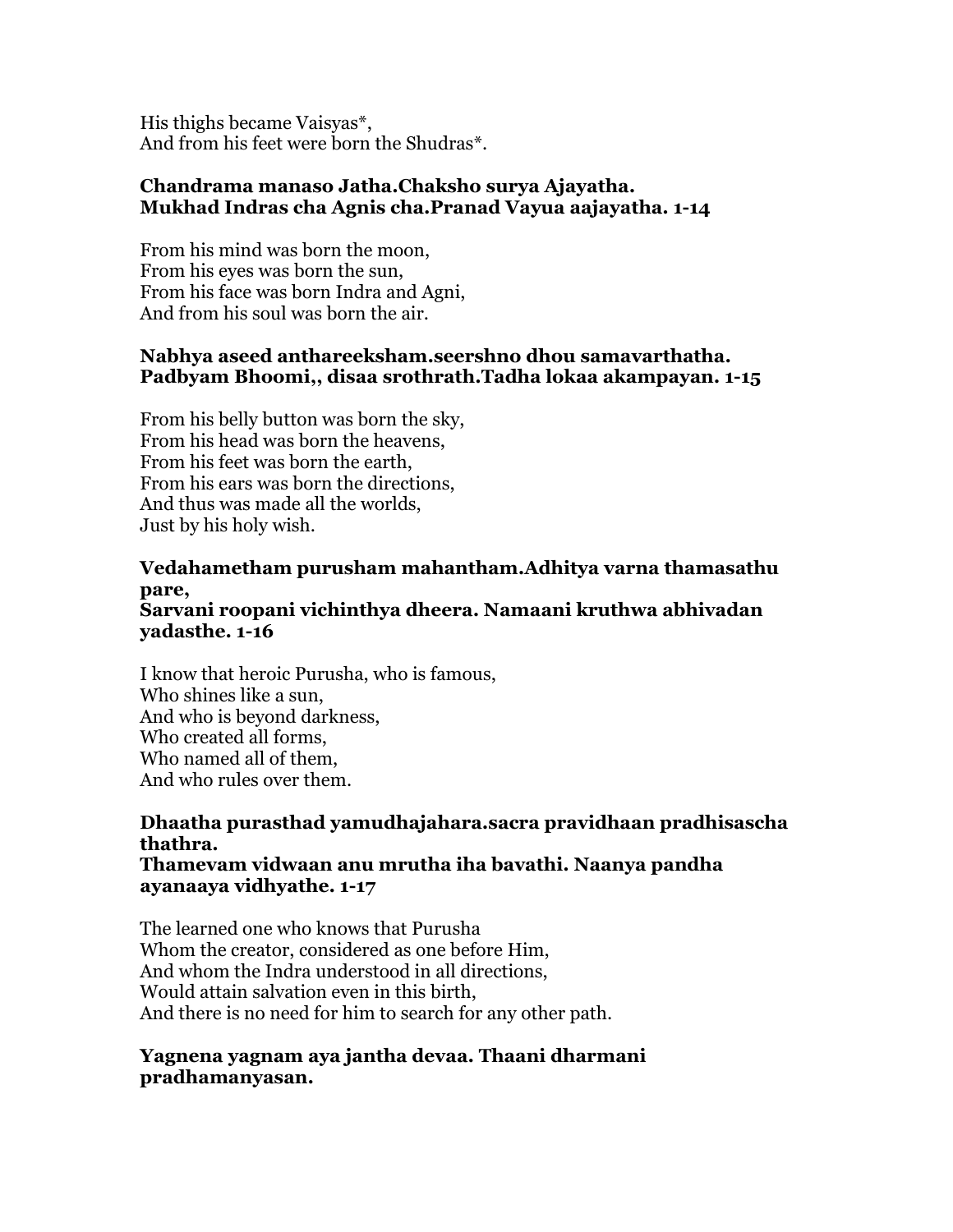# Theha naakam mahimaana sachanthe.yatra poorvo saadhyaa santhi devaa. 1-18

Thus the devas worshipped the Purusha, Through this spiritual yagna, And that yagna became first among dharmas. Those who observe this Yagna, Would for sure attain, The heavens occupied by Saadya devas. Second Anuvaaka

### Adhbhyaa sambhootha pruthvyai rasascha.Viswakarmanas samavarthadhi. Tasyas twashtaa vidhadh drupamethi.tad purushasya viswa maajanam agre. 2-1

From water and essence of earth was born, The all pervading universe. From the great God who is the creator, Then appeared that Purusha And the great God, who made this world, Is spread as that Purusha, in all fourteen worlds. And also the great form of Purusha, Came into being before the start of creation.

# Vedaham etham purusham mahantham.Aadithyavarna thamasa parasthath.

### Thamevam vidwan amrutha iha bhavathi.nanya pandhaa vidhyathe ayanaaya. 2-2

I know that great Purusha, Who shines like the sun, And is beyond darkness, And the one who knows him thus, Attains salvation even in this birth, And there is no other method of salvation.

### Prajapathis charathi garbhe antha. Aajayamano bahudha vijaayathe. Tasya dheera parijananthi yonim. Mareechinaam padamicchanthi vedhasa. 2-3

The Lord of the universe, Lives inside the universe, And without being born, Appears in many forms, And only the wise realize his real form, And those who know the Vedas,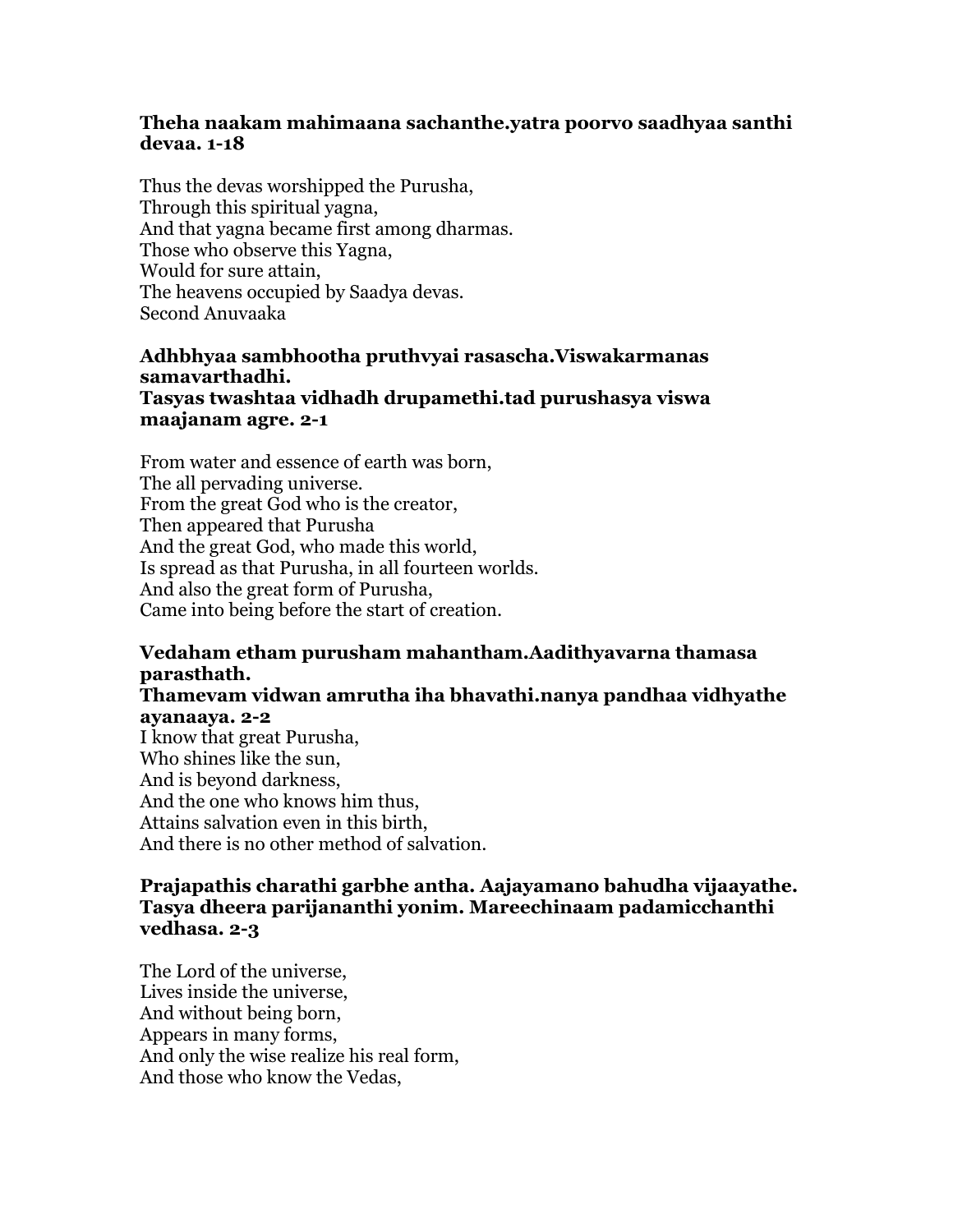Like to do the job of, Savants like Mareechi.

### Yo devebhya aathapathi. Yo devaanaam purohitha. Poorvo yo devebhyo jatha.Namo ruchaaya brahmaye. 2-4

Salutations to ever shining brahmam, Who gave divine power to devas, Who is a religious teacher of devas, And who was born before devas.

### Rucha brahmam janayantha.Devaa agne tadha bruvan. Yasthaiva barahmano vidhyat. Tasya deva asaan vase. 2-5

The devas who teach the taste in Brahmam, Told in ancient times, That. He who has interest in Brahmam, Would have the devas under his control.

# Hreescha the lakshmischa patnyou.Ahorathre paarswe. Nakshatrani roopam.Aswinou vyatham. 2-6

Hree and Lakshmi are your wives, Day and night are your right and left, The constellation of stars your body, And Aswini devas your open mouth..

### Ishtam manishaana.Amum manishana.Sarve manishana. 2-7

Give us the knowledge that we want, Give us the pleasures of this world, And give us everything of this and other worlds.

Thachamyo ravrunimahe.gathum yagnaya. Gathum Yagna pathaye.Daivee swasthi –rasthu na. Swasthir Manushebhya. Urdhwa Jigathu beshajam. Sam no asthu dwipadhe.Sam chatush pade Om Shanthi, shanthi, Shanthi.

Request we from you with all enthusiasm, For the good deeds that are medicine, For the sadness of the past and future, Request we for the growth of fire sacrifices, Request that only good should occur, To the one who presides over such sacrifices, Request we for the mercy of gods to man, Request we for good to the community of men,